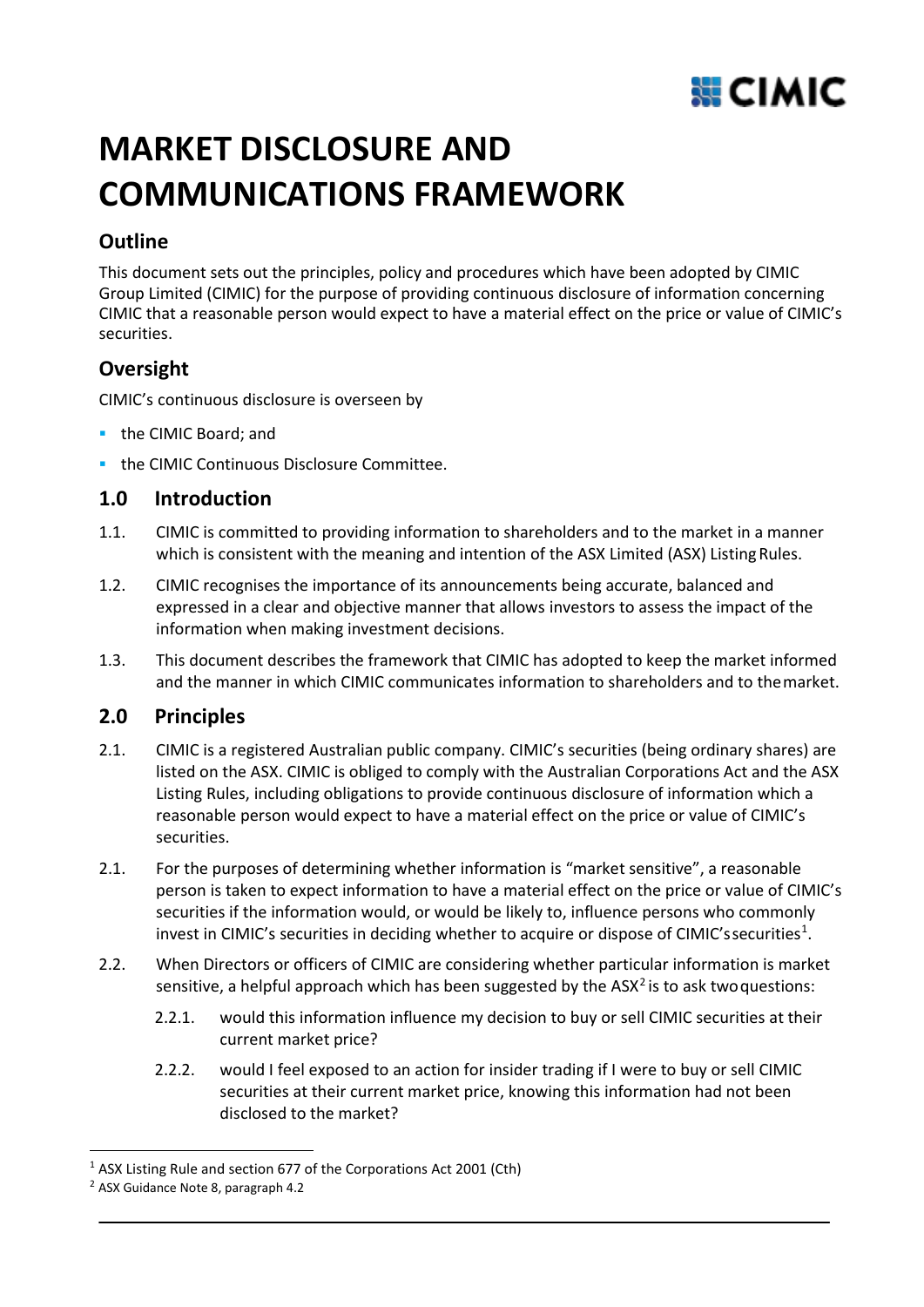If the answer to either question is "yes", then that answer should be taken as a cautionary indication that the information may be market sensitive.

- 2.3. CIMIC has developed this Framework for the purpose of complying with CIMIC's continuous disclosure obligations.
- 2.4. In addition, the Board and Management of CIMIC value and respect the perspectives of all of its stakeholders and strive for effective and open communication with them.

### **3.0 Continuous Disclosure Obligations**

- [3](#page-1-0).1. CIMIC will, subject to the exception set out in the ASX Listing Rules, immediately<sup>33</sup> notify the ASX when a Director or officer becomes aware of any information relating to CIMIC:
	- 3.1.1. which a reasonable person would expect to have a material effect on the price or value of CIMIC's securities; or
	- 3.1.2. which a reasonable investor is likely to use as part of the basis for making investment decisions concerning CIMIC's securities.
- 3.2. In circumstances where a Director or officer of CIMIC becomes aware of information from another source and that information is likely to be market sensitive for CIMIC's securities, subject to the exceptions set out in the ASX Listing Rules, that information must be immediately disclosed.
- 3.3. CIMIC will adhere to appropriate confidentiality protocols when relying on the exception in ASX Listing Rule 3.1A, or when involved in a development that may eventually require reliance on the exception.
- 3.4. Market sensitive information which is not disclosed to the market because it satisfies the exception under ASX Listing Rule 3.1A, must not be passed onto third parties (other than to those connected with a proposed transaction and on the basis that they keep the relevant information confidential). Accordingly, Directors, officers, employees and consultants of CIMIC negotiating a transaction which is material to CIMIC's business must ensure, to the extent possible, that any third party involved with the transaction adheres to appropriate confidentiality protocols and must not deal in CIMIC's securities.

## **4.0 Guidelines for Information to be considered**

4.1. To assist with the identification of information which may be market sensitive, the CIMIC Board has approved the following guidelines for the types of circumstances in which information will be considered by the Board or by the CIMIC Continuous Disclosure Committee (CDC) to make a judgement about whether a market disclosure may be warranted.

#### **Matters which must be considered by the CIMIC Board**

- 4.2. The Board has delegated day-to-day oversight of CIMIC's disclosure obligations to the CDC. However, the CIMIC Board considers that the following matters should, wherever possible, be considered by the full CIMIC Board prior to any announcement being released to theASX.
	- 4.2.1. Earnings guidance any actual or forecast earnings guidance issued by CIMIC, or, if CIMIC becomes aware that its actual or expected earnings (as communicated to the market) for a reporting period will not be achieved.
	- 4.2.2. Market consensus where no guidance has been provided by CIMIC, if CIMIC becomes aware that its expected earnings for a reporting period will vary by equal to or greater than 10 per cent from the market consensus.

<span id="page-1-0"></span><sup>&</sup>lt;sup>3</sup> This means "promptly and without delay": See ASX Guidance Note 8, paragraph 4.5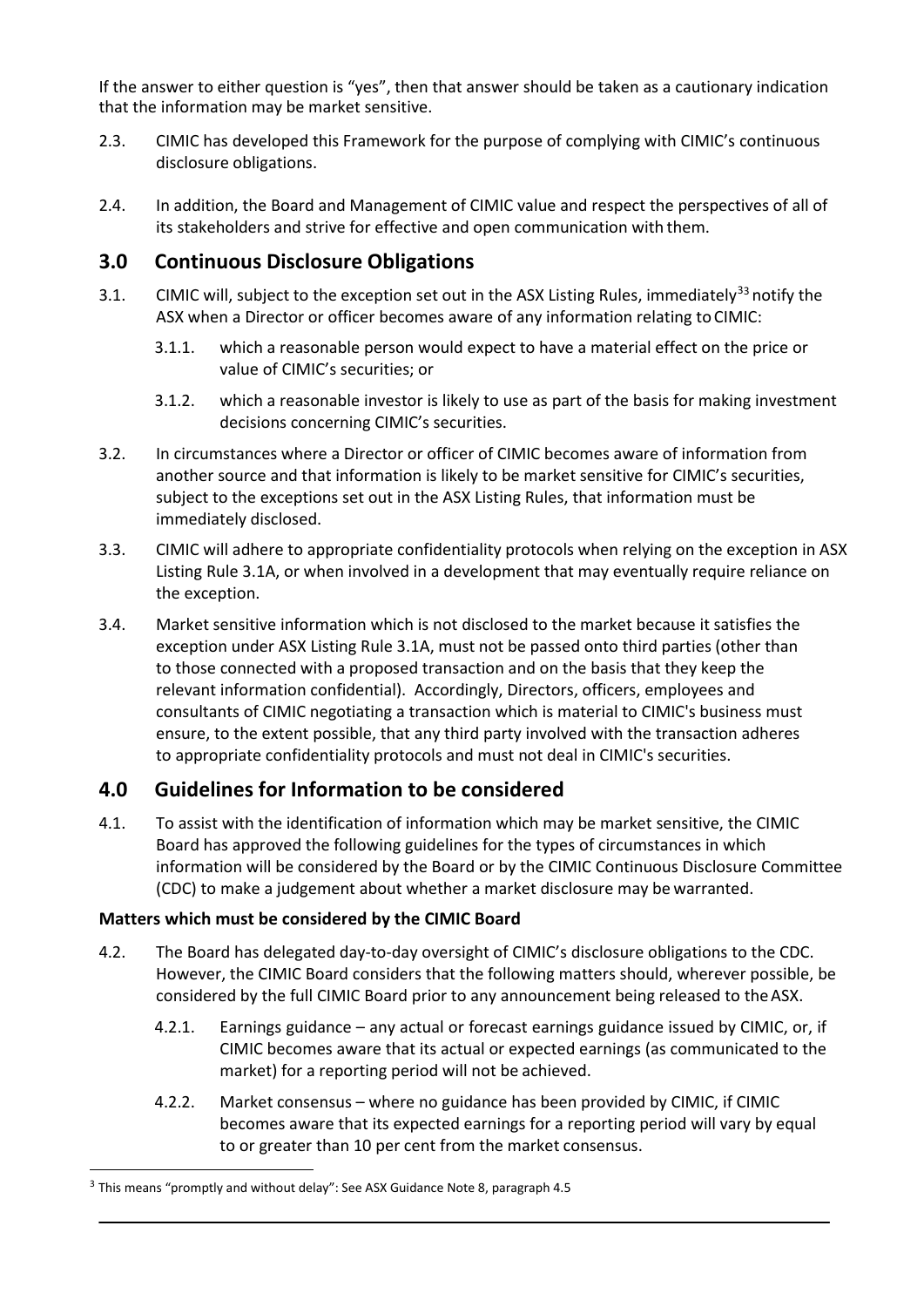- 4.2.3. Net assets if CIMIC becomes aware of a circumstance which has a potential impact of equal to or greater than 10 per cent on the value of the net assets of CIMIC.
- 4.2.4. Dividends decisions by the CIMIC Board concerning dividends.
- 4.2.5. Significant acquisitions or disposals the acquisition or disposal of a significant asset (excluding equipment which is used for projects) having a value in excess of AUD90 million.
- 4.2.6. Structure any material changes to the CIMIC Group's structure (e.g. actual or proposed takeover or merger, a decision by the CIMIC Board to implement a scheme of arrangement or to appoint an administrator).
- 4.2.7. Key Management Personnel changes of Key Management Personnel as identified in CIMIC's Annual Report.
- 4.2.8. In the event that the full CIMIC Board cannot be convened to consider the matters set out in 4.2.1 to 4.2.7 above, the CDC will seek the approval of the Chairman of the CIMIC Board (or, if unavailable, the Deputy Chairman) for the disclosure. The full

CIMIC Board will be promptly informed of this action and have an opportunity to clarify or supplement the existing disclosure, where necessary.

#### **Matters which may be considered by the CIMIC Board or the CDC**

- 4.3. The following matters may be considered by the CIMIC Board or the CDC for disclosure to the ASX.
	- 4.3.1. New contract awards which are won by CIMIC or by one or more of the CIMIC Operating Companies with a total revenue value of AUD100 million or more.

Disclosures concerning new contracts should include any relevant information such as the identity of CIMIC's partner(s) (if any), CIMIC's share of the contract value, expected contract start and finish dates, and any other information which may be considered material.

- 4.3.2. Major variances on a specific contract when the relevant Operating Company Managing Director becomes aware of a circumstance which has a potential to materially impact the contract including:
	- a) impact the last forecast contract margin by equal to or greater than 10 per cent of the average of CIMIC's Profit before Tax guidance range;
	- b) a material risk event which may have a significant non-financial impact (e.g.: safety, environmental contamination, reputation); or
	- c) a possible breach of law in connection with a project contract.
- 4.3.3. Significant litigation the commencement of significant litigation by or against CIMIC or a subsidiary of CIMIC.
- 4.3.4. Investment entities if CIMIC becomes aware of a circumstance relating to one or more of its equity investments and which has a potential material impact on CIMIC securities including:
	- a) a change of AUD50 million or more to the value of which CIMIC holds that investment; or
	- b) a change to the forecast dividends of that entity which will materially impact CIMIC's earnings.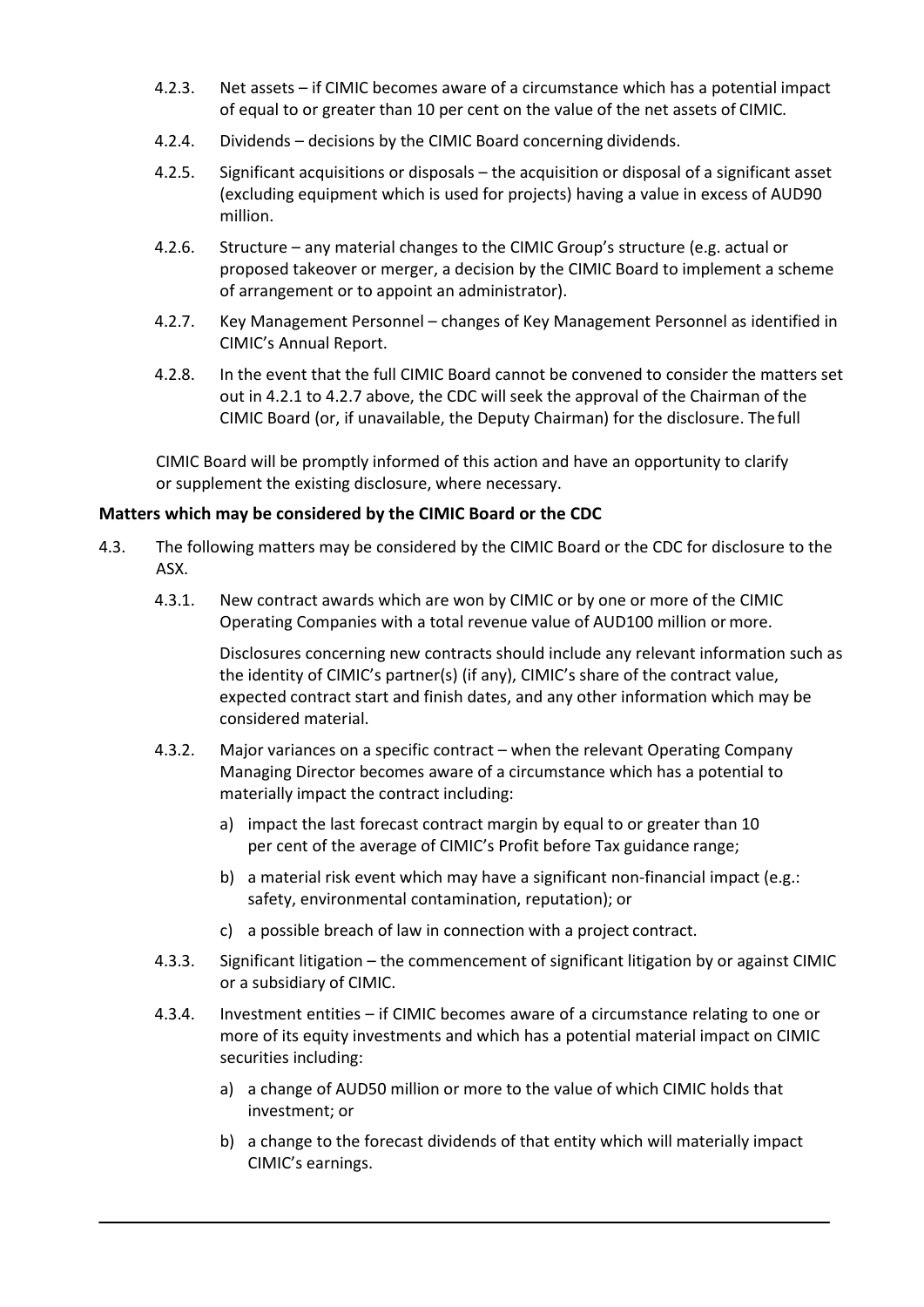- 4.3.5. A significant industry/market event that has the potential to materially impact the CIMIC Group (e.g. industrial stoppage, change in law, insolvency of counter party).
- 4.3.6. A significant environmental event (flood, cyclone, bushfire etc.).
- 4.3.7. Shareholder notices notices received from shareholders requesting that a general meeting be called or proposing to move a resolution.
- 4.3.8. Any other information which a reasonable person would expect to have a material effect on the price or value of CIMIC's securities.
- 4.4. In circumstances where CIMIC or a CIMIC Director becomes aware of information of the kind described in paragraphs 4.2 or 4.3 above, or other information which may be market sensitive, a determination will be made as soon as practicable (and having regard to the ASX Listing Rules obligation to make market disclosures "immediately") by either:
	- 4.4.1. the CIMIC Board (or an appropriately authorised Committee of the Board); or
	- 4.4.2. the Continuous Disclosure Committee,

about whether a disclosure is to be made.

- 4.5. The CIMIC Chief Executive Officer, Chief Operating Officer, or the CIMIC Chief Financial Officer will inform the CIMIC Board as soon as practicable about any information of which they have become aware and which may be considered to be market sensitive.
- 4.6. In determining whether to make a disclosure, the Board or the Continuous Disclosure Committee (as the case may be) will have regard to any circumstances which they may consider relevant in making a judgement about whether the information is marketsensitive.

By way of further guidance:

- 4.6.1. where the expected impact on expected earnings, market consensus or net assets is equal to or less than 5 per cent, in the absence of other relevant information, the information may be presumed to not be market sensitive; and
- 4.6.2. where the expected impact on expected earnings, market consensus or net assets is equal to or greater than 10 per cent, in the absence of other relevant information, the information may be presumed to be market sensitive where no guidance has been provided by CIMIC.
- 4.7. CIMIC will also provide information about work in hand by providing to the ASX a quarterly update of cumulative movements in work-in-hand (being the total expected revenue value of all contracts).

#### **5.0 Continuous Disclosure Committee and Disclosure Officers**

- 5.1. CIMIC has a Continuous Disclosure Committee (CDC) which is responsible for thefollowing:
	- 5.1.1. establishing procedures for the mandatory notification to the Committee of information;
	- 5.1.2. reviewing information for the purpose of determining whether it should bedisclosed;
	- 5.1.3. where the CDC considers it appropriate, requesting that a CIMIC Board meeting be convened to consider whether particular information should be disclosed;
	- 5.1.4. overseeing compliance with CIMIC's continuous and periodic disclosure requirements; and
	- 5.1.5. making recommendations to the CIMIC Board concerning proposed changes of the CIMIC Market Disclosure and Communications Framework having regard to changes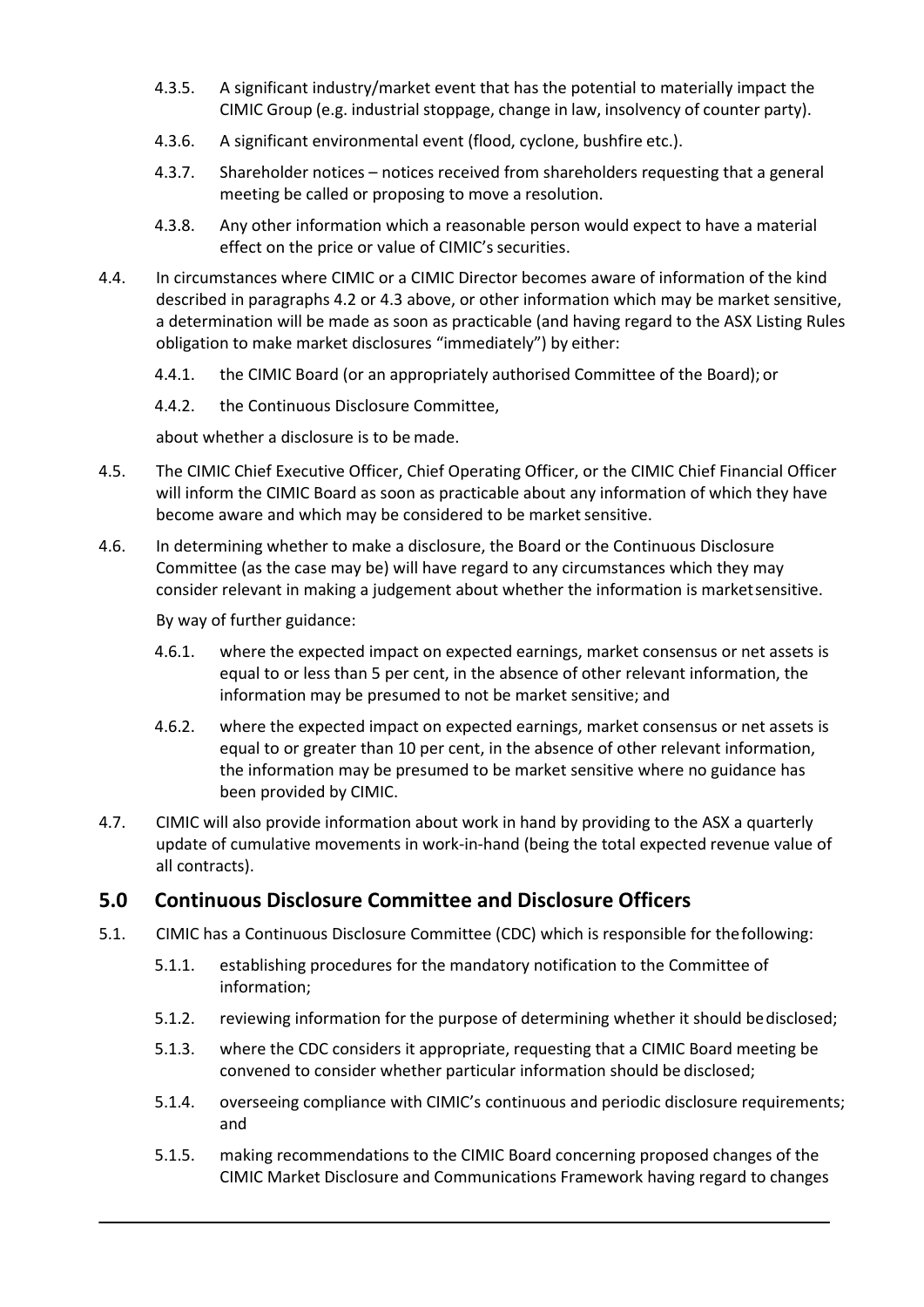of law, market practices or CIMIC's circumstances.

- 5.2. The CDC comprises CIMIC's Disclosure Officers and the Group General Counsel. The CIMIC Chief Financial Officer is the Chairman of the CDC.
- 5.3. CIMIC's Disclosure Officers are appointed by the Chief Executive Officer.
- 5.4. CIMIC's Disclosure Officers are ultimately responsible for all communications with the ASX.
- 5.5. The CDC will provide formal assurance to the CIMIC Board on a continuing basis that CIMIC is complying with its continuous disclosure obligations.
- 5.6. The CDC will meet regularly and as required. A quorum of the CDC shall comprise of two of CIMIC's Disclosure Officers.

# **6.0 Responsibility for Identifying Market Sensitive Information**

- 6.1. CIMIC conducts business via its Operating Companies in Australia and in many other countries. To assist with the identification of information which may be market sensitive, the CDC may appoint Information Disclosure Officers (IDOs) within the CIMIC businesses.
- 6.2. CIMIC also holds minority investments in listed and unlisted companies, and other commercial entities. To assist with the identification of information concerning those investmentswhich may be market sensitive to CIMIC's securities, the CDC may appoint an IDO for CIMIC's minority investments.
- 6.3. The IDOs are responsible for providing information to the CDC in a timely manner for the purpose of assisting the CDC to make judgements about whether disclosure is to be made. In addition, each of the IDOs will provide the CDC with:
	- 6.3.1. positive assurance of compliance with their obligations to provide information to the CDC; and
	- 6.3.2. continuing negative assurance to the effect that they are not aware of any information which ought reasonably to have been provided to theCDC.
- 6.4. The Managing Director and Chief Financial Officers of each of the CIMIC Operating Companies shall appoint individuals ("Reporting Officers") from within their businesses who shall be responsible for:
	- 6.4.1. identifying information relating to Projects within the relevant Operating Company's business and which may be market sensitive; and
	- 6.4.2. immediately reporting that information to the relevant Operating Company Managing Director or Chief Financial Officer.
- 6.5. In circumstances where a Reporting Officer has notified information which may be market sensitive, the relevant Operating Company Managing Director or Chief Financial Officer shall make an immediate assessment about whether the information, in conjunction with any other information which he or she may hold, should be notified to the CDC.

## **7.0 Communications with ASX**

- 7.1. The CIMIC Company Secretary is responsible for the lodgement of announcements with the ASX.
- 7.2 The CIMIC Company Secretary will ensure that the CIMIC Board receives copies of all material market sensitive announcements promptly after they have been made.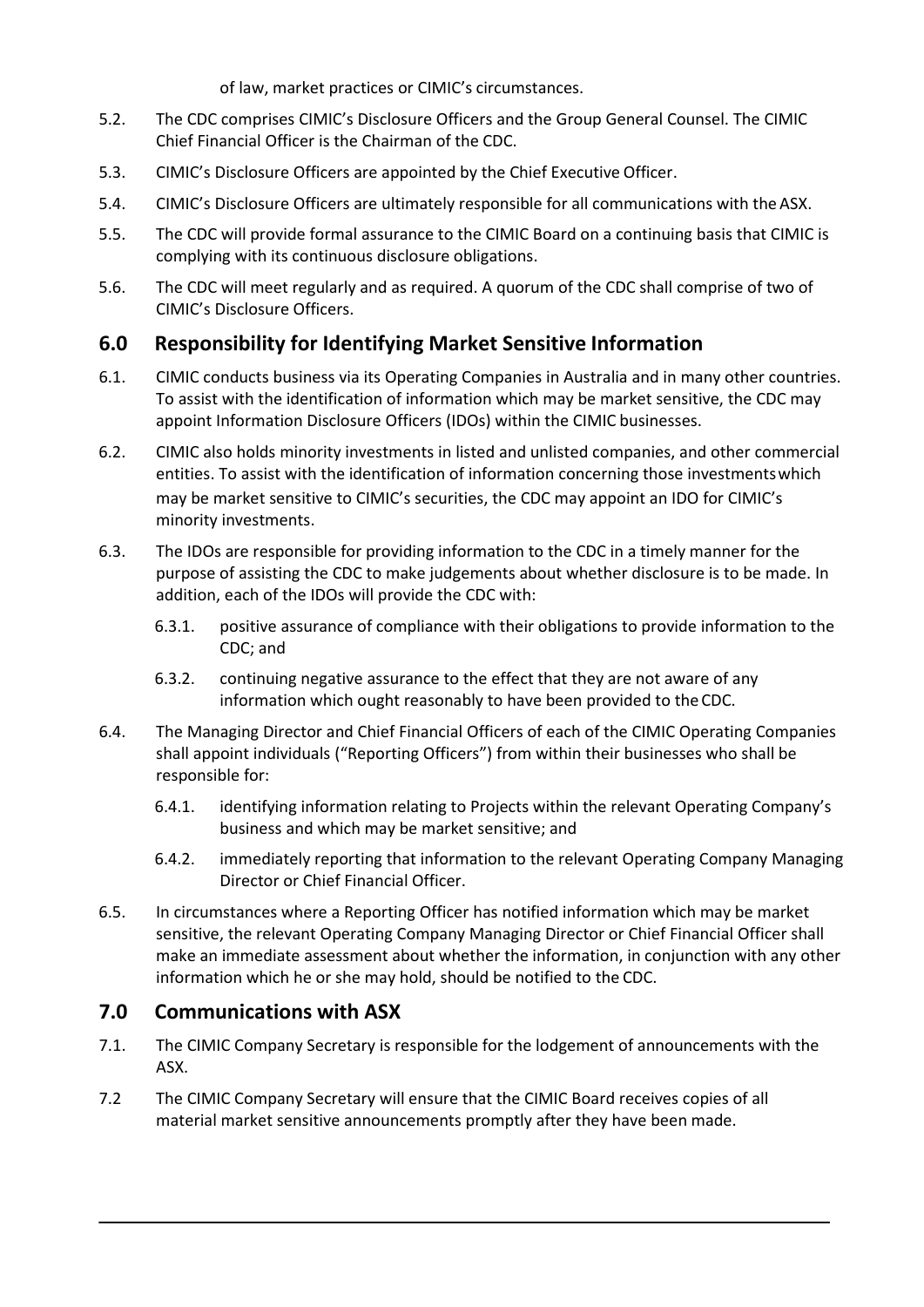# **8.0 Release of Information to the Media and the Public**

8.1. CIMIC must not release information that is required to be disclosed to the ASX to any media, investor, analyst, news service or member of the public until such time as CIMIC has received confirmation from the ASX that the information has been released to the market.

# **9.0 Authorised Spokespersons**

- 9.1. The only persons who are authorised to make any public statement on behalf of CIMICare:
	- 9.1.1. the CIMIC Chief Executive Officer;
	- 9.1.2. the CIMIC Chairman;
	- 9.1.3. any other person who is expressly authorised by the Chief Executive Officer.
- 9.2. Only those people authorised by the Chief Executive Officer may make public statements on behalf of any Group Entity, provided that if those statements contain information which may reasonably be construed as market sensitive in relation to CIMIC's securities, they must first refer that information to the CDC to determine whether a disclosure should be made to the ASX.

# **10.0 Rumours and Market Speculation**

10.1. CIMIC will not comment on rumours or market speculation unless the CIMIC Board or the CDC or the ASX forms the view that it is necessary and appropriate to comment, or if the ASX asks for information in order to correct or prevent a false market in its securities<sup>[4](#page-5-0)</sup>.

# **11.0 Trading Halts**

11.1. In order to facilitate an orderly, fair and informed market, there may be circumstances in which the CIMIC Board, the CIMIC Chairman (or, in the Chairman's absence, the Chairman of the Board Audit & Risk Committee) or the CDC determines that it is appropriate to request a trading halt from the ASX.

## **12.0 Periodic Market Disclosures**

12.1. CIMIC will make periodic market disclosures of its financial results on dates which will be advised to the ASX and published on CIMIC's website.

# **13.0 Analysts and Investor Briefings**

- 13.1. CIMIC holds briefings for market analysts and institutional investors. At those briefings CIMIC will not disclose any market sensitive information unless and until that information has been released to the ASX.
- 13.2. Any market sensitive information which is to be provided at a briefing (including any investor/analyst presentation) will be lodged with the ASX prior to the briefing and will be made available on CIMIC's website as soon as the ASX has confirmed the release of the information to the market.
- 13.3. CIMIC must have at least two authorised spokespersons present at briefings with market analysts and institutional investors, and will keep a record of persons attending each briefing and the subjects discussed.
- 13.4. Only authorised spokespersons may provide information or answer queries atbriefings.

<span id="page-5-0"></span><sup>4</sup> ASX Listing Rule 3.1B; ASX Guidance Note 8, section 6.